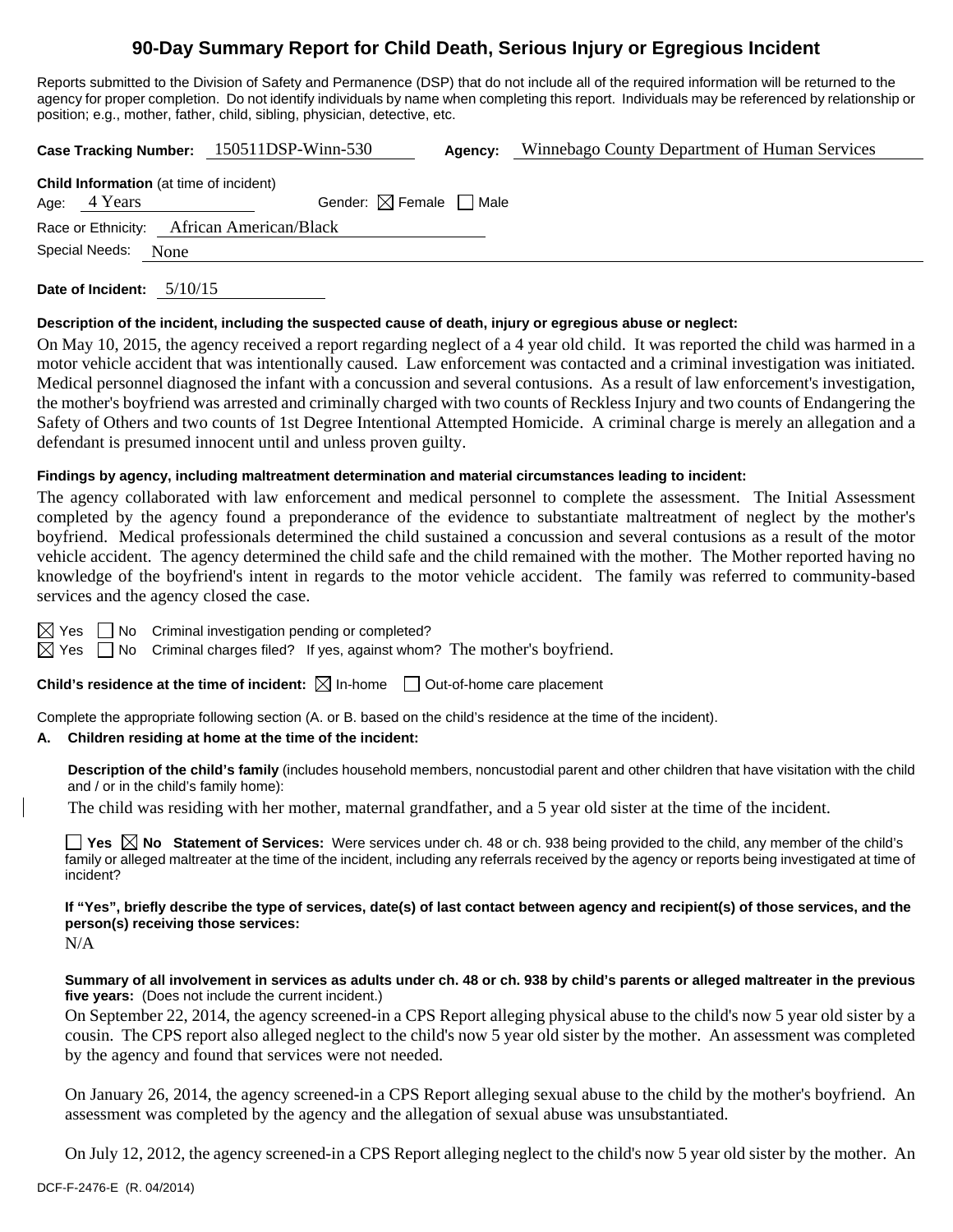assessment was completed by the agency and the allegation of neglect was unsubstantiated.

On June 22, 2011, the agency screened-in a CPS Report alleging neglect to the child's now 5 year old sister and now 9 year old brother by the mother. An assessment was completed by the agency and the allegation of neglect was unsubstantiated.

On May 5, 2010, the agency screened-in a CPS Report alleging physical abuse to the child's now 9 year old brother by the mother. An assessment was completed by the agency and the allegation of neglect was unsubstantiated.

**Summary of actions taken by the agency under ch. 48, including any investigation of a report or referrals to services involving the child, any member of the child's family living in this household and the child's parents and alleged maltreater.** (Does not include the current incident.)

(Note: Screened out reports listed in this section may include only the date of the report, screening decision, and if a referral to services occurred at Access. Reports that do not constitute a reasonable suspicion of maltreatment or a reason to believe that the child is threatened with harm are not required to be screened in for an initial assessment, and no further action is required by the agency.)

On September 22, 2014, the agency screened-in a CPS Report alleging physical abuse to the child's now 5 year old sister by a cousin. The CPS report also alleged neglect to the child's now 5 year old sister by the mother. An assessment was completed by the agency and found that services were not needed.

On January 26, 2014, the agency screened-in a CPS Report alleging sexual abuse to the child by the mother's boyfriend. An assessment was completed by the agency and the allegation of sexual abuse was unsubstantiated.

On October 18, 2013, the agency screened-out a CPS Report.

On October 10, 2013, the agency screened-out a CPS Report.

On August 14, 2013, the agency screened-out a CPS Report.

On September 18, 2012, the agency screened-out a CPS Report.

On July 20, 2012, the agency screened-out a CPS report.

On July 12, 2012, the agency screened-in a CPS Report alleging neglect to the child's now 5 year old sister by the mother. An assessment was completed by the agency and the allegation of neglect was unsubstantiated.

On July 9, 2012, the agency screened-out a CPS Report.

On June 22, 2011, the agency screened-in a CPS Report alleging neglect to the child's now 5 year old sister and now 9 year old brother by the mother. An assessment was completed by the agency and the allegation of neglect was unsubstantiated.

On May 5, 2010, the agency screened-in a CPS Report alleging physical abuse to the child's now 9 year old brother by the mother. An assessment was completed by the agency and the allegation of neglect was unsubstantiated.

### **Summary of any investigation involving the child, any member of the child's family and alleged maltreater conducted under ch. 48 and any services provided to the child and child's family since the date of the incident:**

The agency collaborated with law enforcement and medical personnel to complete the assessment. The Initial Assessment completed by the agency found a preponderance of the evidence to substantiate maltreatment of neglect by the mother's boyfriend. Medical professionals determined the child sustained a concussion and several contusions as a result of the motor vehicle accident. The agency determined the child safe and the child remained with the mother. The Mother reported having no knowledge of the boyfriend's intent in regards to the motor vehicle accident. The family was referred to community-based services and the agency closed the case.

# **B. Children residing in out-of-home care (OHC) placement at time of incident:**

**Description of the OHC placement and basis for decision to place child there:** NA

**Description of all other persons residing in the OHC placement home:** NA